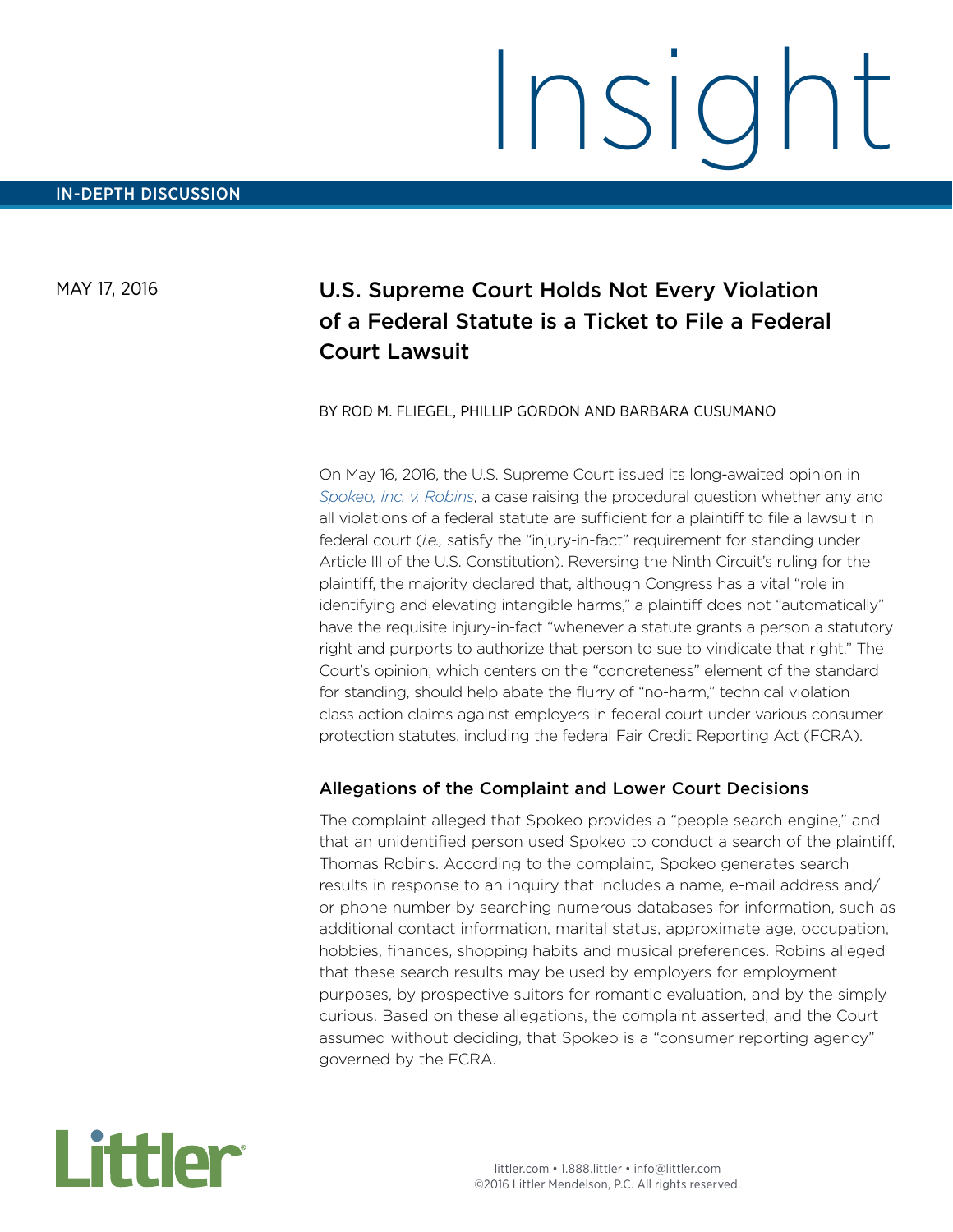The gravamen of Robins' complaint was that Spokeo provided inaccurate search results to the unidentified searcher. These search results portrayed Robins as the holder of a master's degree, relatively affluent, and married with children. Ironically, Robins alleged that each of these search results was false. As compensation for the alleged inaccuracies, Robins sought statutory damages for a "willful" violation of the FCRA.

The Ninth Circuit, reversing the district court, determined that Article III of the U.S. Constitution conferred on Robins standing to sue Spokeo for alleged FCRA violations. The Ninth Circuit panel based its ruling on two factors. In the words of the Supreme Court:

First, the [Ninth Circuit] noted that Robins "alleges that Spokeo violated *his* statutory rights not just the statutory rights of other people." Second, the [Ninth Circuit] wrote that "Robins's personal interests in the handling of the credit information are *individualized rather than collective.*"

Based on these two factors, the Ninth Circuit determined that Robins had alleged sufficient facts to invoke federal court jurisdiction and seek statutory damages.

# The Supreme Court's Decision

The Court, with Justice Alito writing for the majority, rejected the Ninth Circuit's reasoning as incomplete. The Court began by noting that to establish standing, a plaintiff "must have (1) suffered injury in fact, (2) that is fairly traceable to the challenged conduct of the defendant, and (3) that is likely to be redressed by a favorable judicial decision." The Court explained that to satisfy the first prong of this analysis, the injury-in-fact must be both "particularized" and "concrete."

The Court found the Ninth Circuit's reasoning to be deficient because the two factors quoted above addressed only the particularized nature of Robins' alleged injury. Neither factor bore on whether Robins' injury was "concrete," which the Court defined as "'real' and not 'abstract.'"

In this regard, the Court ruled that the Ninth Circuit had erred by implicitly relying on Spokeo's alleged statutory violation, without more, to find concreteness. The Court reasoned, "Article III standing requires a concrete injury even in the context of a statutory violation."

The requirement to allege more than a statutory violation could, upon further inquiry, require dismissal of Robins' FCRA claim for lack of standing. The Court reasoned that "not all inaccuracies cause harm or present any meaningful risk of harm" and "[a] violation of one of the FCRA's procedural requirements may result in no harm." The Court therefore remanded the case to the Ninth Circuit to determine "whether the particular procedural violations alleged in this case entail a degree of risk sufficient to meet the concreteness requirement."

## Takeaways

The FCRA was not enacted as an employment law *per se*, but has become a mainstay of class action litigation against employers based on court opinions refusing to dismiss "no-harm," technical violation claims (*e.g.,* of the FCRA's "stand-alone" disclosure requirement).1 *Spokeo* centered on the question of constitutional

<sup>1</sup> *See* Rod Fliegel, Jennifer Mora and William Simmons, *[The Swelling Tide of Fair Credit Reporting Act \(FCRA\) Class Actions: Practical Risk-Mitigating Measures](http://www.littler.com/swelling-tide-fair-credit-reporting-act-fcra-class-actions-practical-risk-mitigating-measures)  [for Employers](http://www.littler.com/swelling-tide-fair-credit-reporting-act-fcra-class-actions-practical-risk-mitigating-measures)*, Littler Report (Aug. 1, 2014).